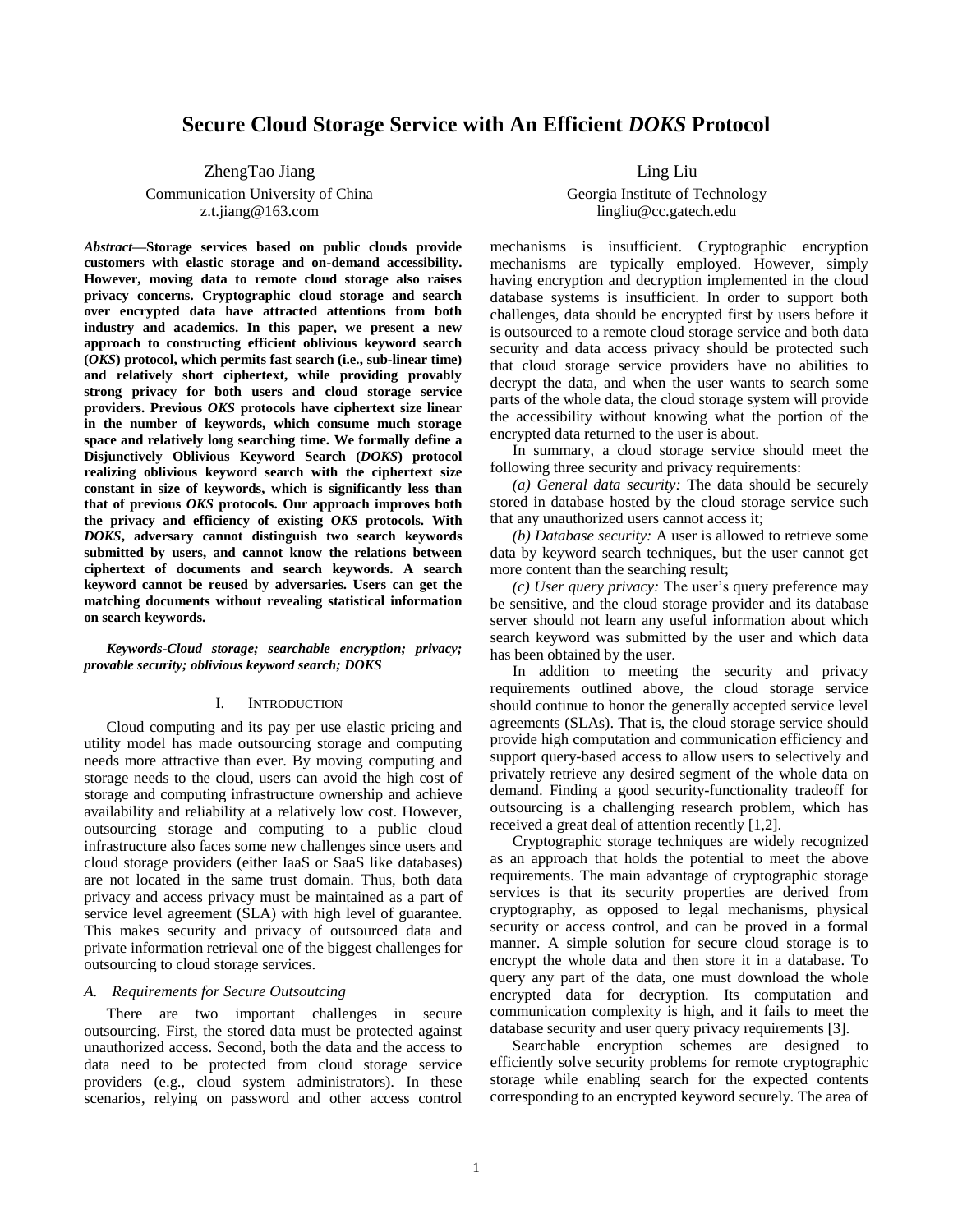searchable encryption has been identified by DARPA as one of the technical advances that can be used to balance the need for both privacy and national security in information aggregation systems. It also provides value-added features to many business services, such as Google Desktop with the ability of searching a client's data across several computers without sacrificing the client's privacy.

## *B. Searchable Encryption Techniques for Cloud Storage*

Searchable encryption techniques are commonly used to efficiently meet the above requirements. There are several types of searchable encryption schemes in the literature, each of which is appropriate to a particular application scenario.

Symmetric searchable encryption (SSE) scheme introduced in [4] is suitable for the setting where a party searching over the data is also the one who generates it. Such scenario is referred to as single writer and single reader (SW/SR) [6].

Asymmetric searchable encryption (ASE) is designed for the scenario where a party searching over the data can be different from the party who generates it [5]. Such scenario is referred to as many writers and single reader (MW/SR) [6]. Since writers and readers can be different, ASE schemes are more suitable for the setting with a larger number of users.

Both SSE and ASE protocols did not completely solve the problem that one can *privately* retrieve segments of encrypted data from remote databases. Since the database server can learn by passive logging with statistical inference which encrypted keyword matches the submitted search keyword and which encrypted document is retrieved.

Oblivious keyword search (*OKS*) protocols are aiming at realizing the searching capabilities of searchable encryption (SSE, ASE) protocols while preserving privacy of both writers (requirement (b)) and readers (requirement (c)) in a strong version, which is not realized by SSE or ASE. The notion of *OKS* protocol was first introduced in [7], based on the assumption that remote storage service providers and users do not trust each other absolutely, and one party may try to learn sensitive information of the other party when conducting transactions. *OKS* hides statistical information on search keywords by not leaking keyword match results to databases or eavesdroppers.

However, to improve the practical applicability of *OKS* protocols, the following two issues need to be addressed: (i) *Inefficient communication, computation and storage.* In previous *OKS* protocols, each keyword is used to generate an encryption key, which is then used to encrypt the documents, so the number of ciphertexts and encryption keys to be maintained is equal to the number of keywords to be used for search over the encrypted documents. Usually the number of keywords is large, these protocols cost large storage space, high server computation time and high communication bandwidth. (ii) *Strong security guarantee*. To achieve a confident level of *OKS* security in a provable manner, proper formal security models of characterizing *OKS* attacks and for classifying common behaviors of adversaries are needed.

## *C. Scope and Contribution of the Paper*

In this paper, we attempt to address the above two challenges by designing a new approach to constructing efficient oblivious keyword search (*OKS*) protocol, which permits fast search (i.e., sub-linear time) and relatively short ciphertext, while providing provably strong privacy for both users and cloud storage service providers. The smallerciphertext-size property is achieved by corresponding one ciphertext to a keyword set. The provably-strong-privacy property is achieved by reducing adversary's ability of decrypting and distinguishing search keywords to discrete logarithm problem (*DLP*) and Diffie-Hellman (*DDH*) problem respectively.

Concretely, previous *OKS* protocols have ciphertext size linear in the number of keywords, which consume much storage space and relatively long searching time. We formally define a Disjunctively Oblivious Keyword Search (*DOKS*) protocol, which realizes oblivious keyword search with the ciphertext size constant in size of keywords, significantly less than that of previous *OKS* protocols. Our approach improves both the privacy of and efficiency of existing *OKS* protocols. We show that *DOKS* is provably secure against adaptive chosen keyword attack (CKA) in random oracle (RO) model, which overcomes security flaws occurred in previous *OKS* protocols. With *DOKS*, any adversary cannot know the relations between ciphertext of documents and search keywords. Furthermore, a search keyword can not be reused by an adversary and users can get the matching documents without revealing any statistical information on search keywords.

The *DOKS* protocol has many possible applications. For example, a user Alice wants to search for some documents provided by other users or organizations from which Alice obtained authorization. *DOKS* will ensure that the search preference of Alice and other unrelated documents are perfectly protected. This type of secure search over remote storage systems can be useful for electronic health records (EHR) systems, in which a patient (or a physician) wants to search for sensitive treatment information about the patient(s) for a particular disease diagnosis from EHR databases hosted in some third party storage service providers.

## II. OVERVIEW & PROBLEM STATEMENT

In this section we give a brief overview of existing searchable encryption protocols and present the problem statement for the *DOKS* protocol development.

## *A. Basic Searchable Encryption Protocols*

There are two basic types of searchable encryption protocols: one is based on symmetric encryption schemes, and the other is based on asymmetric (public key) encryption schemes.

## *1) Symetric Searhable Encyrption (SSE)*

The first construction of SSE scheme is proposed in [4]. It works as follows. Given a set of documents to be outsourced to a cloud storage service, each document is modeled as a sequence of words, represented by  $(w_1, w_2,...)$  $w_i, \ldots, w_l$ ). SSE can be used by a user *U* to encrypt each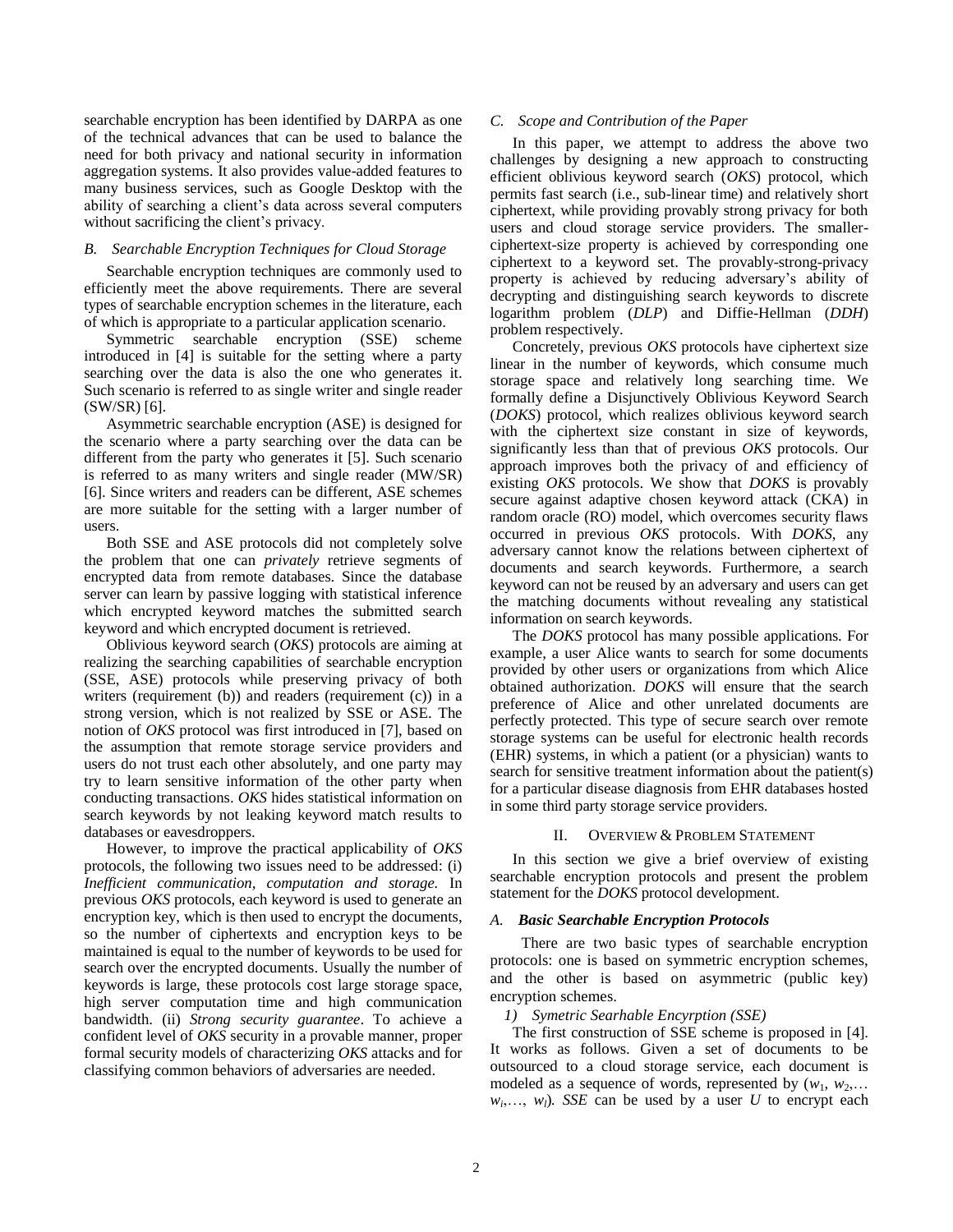document word by word such that the ciphertext of all words are stored in the remote database server sequentially. *U* can search for those documents that contain a search word *w* if its ciphertext matches one of the stored cipher blocks for the documents in the remote document database. Below we describe how the encryption and search are performed: First, a user *U* generates an encryption key *k*´´ for a keyword *w<sup>i</sup>* (*i* = 1, 2, …, *l*), and gets

$$
X_i = E_{k''}(w_i) \Longrightarrow L_i, R_i >
$$

where  $X_i$  has *n* bits,  $L_i$  and  $R_i$  denote the first *n*-*m* bits and the last *m* bits of *X<sup>i</sup>* respectively.

*U* generates an encryption key *k*´ for matching verification, and computes  $k_i = f_k(L_i)$ . Then *U* generates a random number  $S_i$  and computes  $T_i = S_i || F_{k_i}(S_i)$ . The final ciphertext for  $w_i$  is  $C_i = X_i \oplus T_i$ .  $C_i$  is stored in the database server *DS*.

To search for documents containing a keyword *w*, *U* computes  $X = E_{k'}(w)$  and  $k = f_k(L)$ , and sends  $\langle X, k \rangle$  to DS. This allows *DS* to search for *w* without revealing *w* itself. Any ciphertext stored in the database server *DS* is composed of cipher blocks,  $C_i$ ,  $(i = 1, 2, ...N)$ . *DS* sequentially computes  $S_i$   $||F_i = C_i \oplus X_i$ , and  $F = F_k(S_i)$ .

If  $F = F_i$ , it means that *w* is contained in this document with high probability.

To decrypt the document,  $U$  generates  $S_i$  using pseudorandom generator (since *U* knows the seed) sequentially, then he recovers  $L_i$  by XORing  $S_i$  with the first *n*-*m* bits of  $C_i$ . Knowing  $L_i$  allows  $U$  to compute  $k_i$  and get  $X_i$  $E_k(x, w_i)$ . Finally, *U* gets  $w_i$  from  $E_k(x_i)$  based on  $k'$ .

Since *SSE* is based on symmetric encryption schemes, and encryption of the search words and the corresponding matching documents is deterministic under one encryption key. *SSE* has the following limitations:

(1) It is only suitable for single-user environment in which a user who generates the ciphertext for storage is the same user who submits a searching task.

(2) Several secrete keys must be stored on the user side.

*U* must store at least three secret keys: (i)  $k^{\prime\prime}$  for encrypting/decrypting words  $w_1$ , ...,  $w_l$  and search word *w*; (ii)  $k'$  for calculating the verification function  $f_k(L)$ ; (iii) Seeds for generating random verification (and masking) values  $S_1, \ldots, S_l$ .

(3) Low privacy protection for users.

Since  $X = E_{k'}(w)$  and for efficiency consideration,  $k''$  is not changed according to each word of the documents to be encrypted, it cannot hide statistical information of words very well [4]. The *DS* server can get exact positions and frequency of search words in any document, even though he cannot learn the exact content. Furthermore, if a newly encrypted document is added to the database, the server can check whether it contains a particular keyword (as well as its exact positions, frequencies, etc.) that has been submitted by users in the previous queries.

(4) Low distinguishability guarantee for documents.

After receiving search words, *DS* can distinguish two documents by checking the inclusion or the positions of the encrypted data being queried by search words.

(5) Keyword encryption is of coarse granularity.

Since documents are encrypted word by word sequentially by stream cipher, if two words needs to be exchanged, some new words need to be added or some existing words need to be removed in a document, the whole document must be re-encrypted.

These limitations motivate the development of ASE.

## *2) Asymetric Searchable Encryption (ASE)*

Motivated by the limitations of *SSE*, [5] introduced the asymetric searchable encryption (*ASE*) protocol using public key encryption. For example, Bob sends encrypted emails to Alice using Alice's public key. Both the email contents and the keywords are encrypted.The mail gateway cannot know the keywords and hence cannot make routing decisions or implement searching for customers. Their goal is to enable Alice to give the gateway the ability to test whether a keyword is included in the email, but the gateway should learn nothing else about the email. Another advantage for *ASE* is that it is suitable for the setting where the party search over encrypted data is different from the party who encrypts the data. Concretely, *ASE* works as follows.

(1) To send a message *M* to Alice with keywords  $w_1, \ldots,$ *wm*, Bob sends

$$
E_{A_{pub}}(M) \parallel ASE(A_{pub}, w_1) \parallel \cdots \parallel ASE(A_{pub}, w_m)
$$

to the gateway, where each keyword  $w_i$  is encrypted under Alice's public key *Apub*.

(2) Alice sends the gateway a certain token  $T_{w^*}$  that enables the gateway to test whether one of the keywords associated with the message is equal to the search word *w*  submitted by Alice. Namely, Given  $ASE(A_{pub}, w)$  and  $T_w^*$  the gateway can test whether  $w^* = w$ .

*ASE* protocols are more suitable for multi-user setting than SSE.

Even though the encryption  $ASE(A_{pub}, w_i)$  is probabilistic for *w<sup>i</sup>* whereas the ciphertext of *SSE* is deterministic, *ASE* still has some security flaws for preserving privacy.

1) Leaking frequency of search words.

The token  $T_w$  is deterministic on  $w$  and the matching result is known to the gateway server. It knows the exact frequency of keywords queried by the users, and knows how many documents contain such keyword, which may suffer from dictionary attack.

2) Adversaries can check whether a new document contains a certain keyword queries before.

Without authorization, any adversary (including the server) can check whether a new document contains a certain keyword that has been queried.

Another limitation of *ASE* is that it only focuses on encryption of keywords and does not provide a concrete method on encrypting documents.

To overcome the limitations of both *SSE* and *ASE*, [6] designed *OKS* protocols by hiding statistical information and providing stronger privacy protection for both users and remote database servers [7,8]. *OKS* is applicable for the setting where one party uploads its encrypted data and many authorized users can download the portions of the data containing particular search keywords in an oblivious and yet more efficient manner. We refer to such scenario as single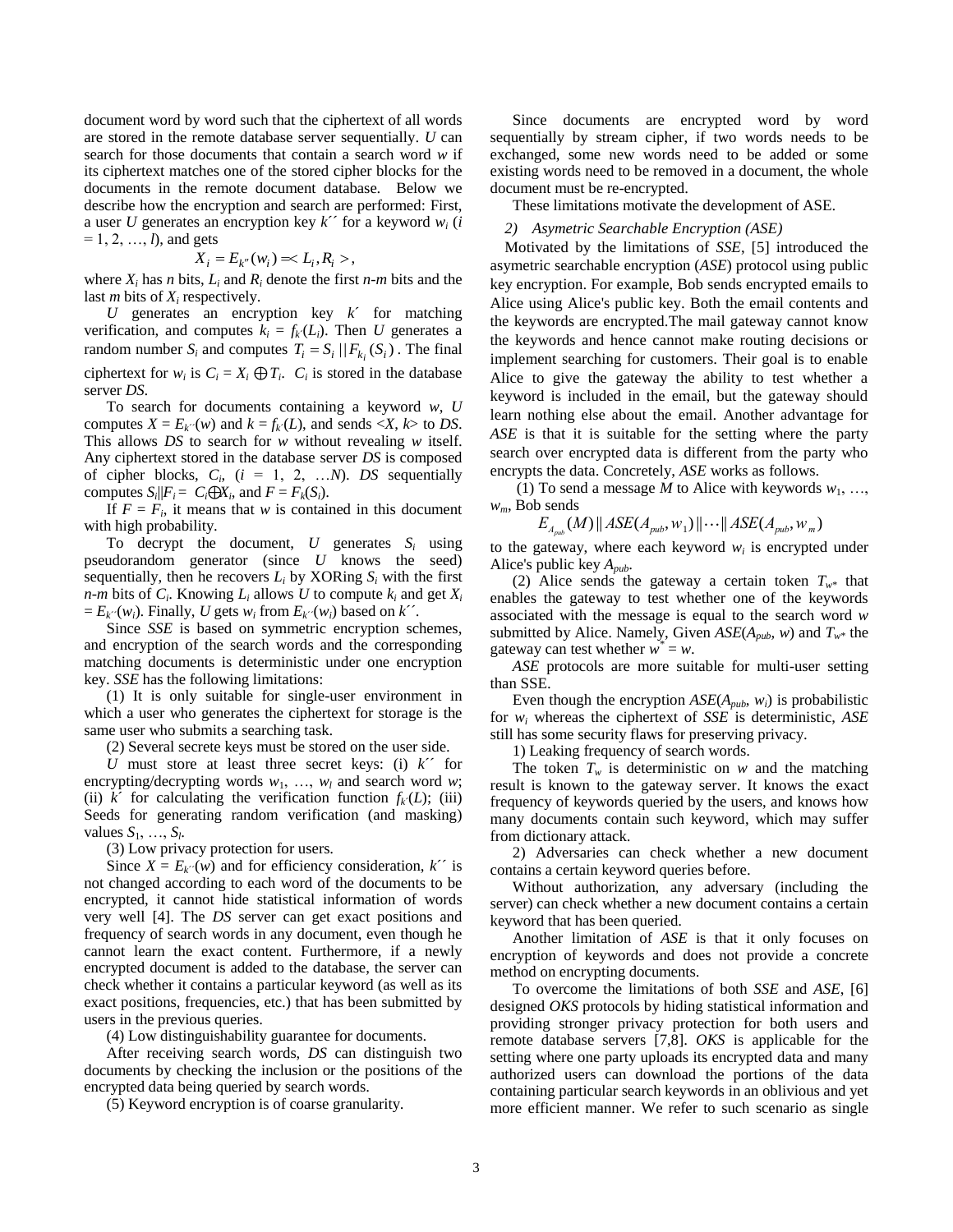writer/many reader (SW/MR), which differs from the setting of *SSE* (SW/SR) and ASE (MW/SR).

## *B. Oblivious Keywork Search (OKS) Protocols*

In *OKS*, a database server possesses sensitive documents. It allows a user to search and retrieve documents containing some keywords chosen by users in an oblivious manner such that both user query privacy and the database security are guaranteed. By user privacy, we mean that both adversaries and database servers will learn nothing about the keywords submitted by users and which documents has been retrieved. By database security, we mean that a user can only get the documents that he has searched for, and cannot learn any more information on other documents. We below formally define these concepts.

**Definition 1** (Correctness for *OKS*) Let  $Search(w_i^*)$ denote the real search result which is a set of unencrypted documents in the database server *DS* contain a search word  $w_i^*$ . After running the *OKS* protocol on the user's input  $w_i^*$ , if the database *DS* also outputs the same search results as  $Search(w_i^*)$ , we say that the *OKS* is correct.

**Definition 2 (User Privacy in** *OKS***)** An *OKS* protocol is secure for a user, if for any malicious provider *DS*, the view of *DS* for two keyword strings  $(w_1^*,...,w_k^*)$  and  $(w_1',...,w_k')$ is computationally indistinguishable when the following holds:  $(w_1^*,...,w_k^*) \neq (w_1',...,w_k')$ .

**Definition 3 (Database Security in** *OKS***)** An *OKS* protocol is secure for a database, if the user can only get her searching result  $Search(w_1^*, \ldots, Search(w_k^*)$ , and cannot get any more useful information about other documents with non-negligible advantage.

**Definition 4 (***OKS* **Security)** An *OKS* protocol is secure if it satisfies both user security and database security.

*OKS* protocols are two party protocols between a database and a user, which performs encryption and search over encrypted data with user privacy and database security guarantee through a two-phase process: commit phase and transfer phase [7].

In commit phase, the database server *DS* has *n* data blocks,  $B_1, \ldots, B_n$  such that

$$
B_i=(w_i, c_i),
$$

where  $c_i$  denotes a document or data content to be encrypted and  $w_i \in W$  (*W* is the keyword space) is the corresponding keyword that will be used to search over encrypted content. The remote database server *DS* commits the ciphertexts *C*1, ...,  $C_n$ , where  $C_i = Enc(k_i, c_i)$  and the encryption key  $k_i$  is generated from its corresponding keyword *w<sup>i</sup>* .

At each subphase, *U* chooses a keyword  $w \in W$  and then initiates a key generation protocol (KGP) with database server *DS*. *U* gets the decryption key for ciphertexts including *w* in an oblivious manner.

Based on KGP, *U* learns *Search*(*w*), where *Search*(*w*) =  $\{(i, c_i) | w_i = w\}$  is the set of all documents containing *w* as a keyword. However, *U* learns nothing more than *Search*(*w*) and *DS* gains no information on *w*.

Presently, there are mainly two ways to realize *OKS*: One is based on blind signatures, and the other is based on oblivious polynomial evaluation (*OPE*).

Comparing with general keyword search encryption schemes, *OKS* protocols have advantages of preserving privacy for both user and database server. However *OKS* protocol also introduces disadvantages, such as high communication and computation cost, larger storage space to store ciphertext, since a large number of ciphertexts of documents are generated (see next subsection for detail.). One of the challenges for *OKS* is to reduce the size of ciphertexs and its implementation cost, while preserving provable privacy for both parties (user and database).

#### *D. Problem Statement and Overview of DOKS*

The idea of protecting privacy of user access and ensuring database security by using secure computation has been studied by many researchers. According to the types of cryptographic primitives utilized in literature, *OKS* fall into the following two categories: *OKS* constructed from *OPE* and *OKS* from *RSA*.

To illustrate the problems of existing *OKS* protocols and motivate the development of *DOKS*, we assume that the document database consists of a set of documents, and *U* wants to retrieve some of them according to particular keywords. Thus we below classify the problem of keyword search over documents into four scenarios:

**Case 1 (1:1).** Each document has only one keyword. Namely, there is one-to-one relationship between keywords and documents.

**Case 2 (1:***n***).** There are *m* keywords, and each keyword associates with *n* documents. The relationship between keywords and documents is one-to-many.

**Case 3 (***m***:1).** There are *n* documents, and each document includes *m* keywords. The relationship between keywords and documents is many-to-one.

**Case 4 (***m***:***n***).** There are *n* documents and *m* keywords, and each document includes *m* keywords, each keyword associates with *n* documents. The relationship between keywords and documents is many-to-many.

Previous *OKS* protocols are only suitable for Case 1 and Case 2, in which each keyword is used to generate one encryption key for the associated document [7]. If a document consists of *m* keywords (e. g., Case 3, Case 4), then *m* copies of cipherctexts must be generated by *m* encryption keys respectively. Therefore, the number of ciphertext for each document is equal to the number of keywords it contains. If the number of keywords is large, the size of ciphertex is also large.

In Case 3 and Case 4, each document has multiple keywords. For example, the document *Doci* has *m* keywords, represented by the keyword set  $KSet(Doc_i) = \{KW_{i1}, \ldots,$ *KWmi*}. Using existing *OKS* protocols for Case 3 and Case 4, one must encrypt  $Doc<sub>i</sub>$  *m* times, one per search word, with encryption keys generated by *KWi*1, .., *KWmi* respectively. All the *m* ciphertexts for *Doci* must be computed, stored and delivered to the users who need to search over the encrypted document collection. Since the number of keywords is often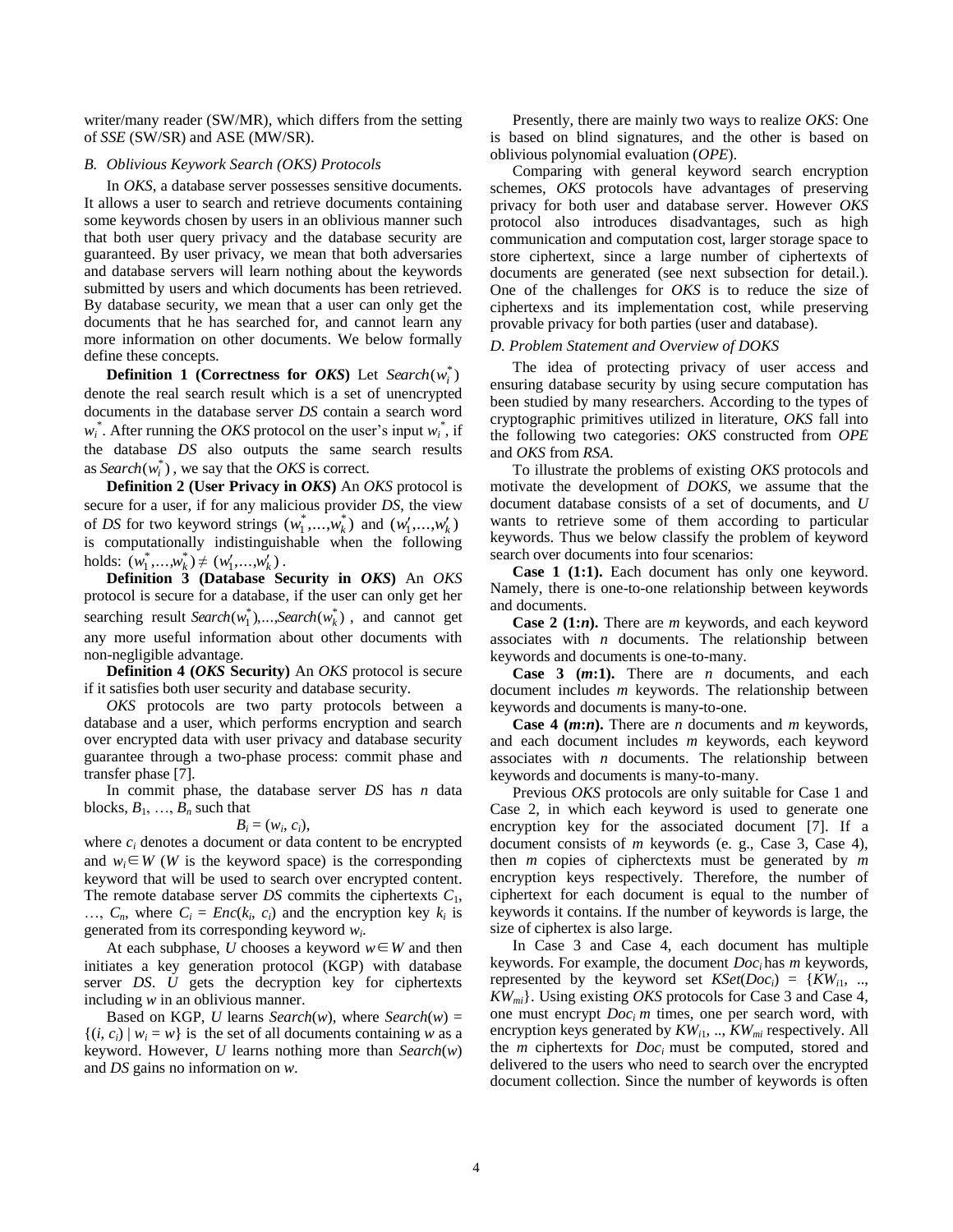large, these protocols are highly prohibitive for Case 3 and Case 4. Here are a list of problems faced by existing *OKS*:

*Problem 1.* Computation explosion can be caused by large set of keywords. If each document has a large keyword set, say on the order of thousands or more, then a large number of keys and ciphertexts must be generated and the documents need to be encrypted multiple times. When a new keyword is added to a document, one more ciphertext corresponding to this keyword must be generated.

*Probelem 2.* Storage space explosion can be caused by large duplications of encrypted versions of the original documents. If a document contains *m* keywords, then it must be encrypted by *m* copies, using one of the *m* encryption keys, one per keyword, which consumes huge storage spaces and search cost when the number of documents is large and the number of search words per documents is large.

*Problem 3.* Communication explosion can be caused by large number of ciphertexts transferring between the remote database server *DS* and each user *U*. A large number of copies of ciphertexts need to be transferred from database to users for each query service request, which consumes high network I/O bandwidth.

*Problem 4.* It lacks of formal security models to characterize and manage *OKS* attacks for case 3 and case 4 scenarios.

## *E. DOKS: Design Ideas and Main Contributions*

The design of our *DOKS* protocol aims at addressing the above challenges simultaneously by designing a new efficient *OKS* protocol.

*DOKS* is more efficient than existing *OKS* protocols, especially for the case 3 and case 4 scenarios. More specifically, *DOKS* needs only *n* ciphertexts to be transferred, while previous *OKSs* transfer  $|KSet_1| + ...$  $|KSet_n|$  (*O*(*mn*)) ciphertexts, where  $KSet_i$  is the set of keyword of document<sub>i</sub>  $(i = 1, 2, ..., n)$ , *n* is the number of document, *m* is the average number of keywords contained in each document. Thus, *DOKS* is significantly more efficient in terms of storage, computation and communication performance compared with previous *OKS* protocols, especially for those case 3 and case 4, thanks to its small number of ciphertexts. *DOKS* is applicable to single writer and multiple reader (SR/MR) environments, unlike *SEE*, which is constrained to only the SR/SW environment, and unlike *ASE,* which works for MW/SR environment (case 1 and case 2). To the best of our knowledge, this *DOKS* development is among the first endeavors on developing efficient and *DLP* based secure *OKS* protocols.

In *DOKS* we address the privacy property guarantee by using a strong formal security model. We show that *DOKS* is provably secure against adaptive chosen keyword attack (CKA) in RO model, which overcomes security flaws occurred in previous *OKS* protocols. The provably-strong privacy property is achieved by reducing adversary's attacking ability to *DLP* and *DDH* problem respectively. Generally speaking, cryptographic settings are deployed to support two types of encryption schemes: integer factorization problem (IFP) based RSA schemes or *DLP* based Diffie-Hellman schemes. To the best of our knowledge, all previous *OKS* protocols are constructed from RSA or OPE schemes. Thus it is valuable to design *DLP* based *OKS* protocols, which is suitable for cryptographic setting of discrete logarithm based encryption*.*

To prove the security guarantee of *DOKS*, the formal chosen keyword attack (CKA) model is introduced to characterize *OKS* attackers. *DOKS* provides strong provable privacy for both users and database service providers against CKA in RO model. This CKA model can also be extended to analyze security of other previous *OKS* protocols.

#### III. *DOKS* PROTOCOL BASED ON DL-ENCRYPTION

In this section we first introduce the basic definitions and security model for the *DOKS* protocol and then describe two phases of the *DOKS* protocol: encryption and upload phase, download and decryption phase.

#### *A. Definitions and Security Models*

The *DOKS* protocol is constructed using discrete logarithm problem (*DLP*) based Diffie-Hellman scheme. Thus before we introduce the *DOKS* protocol, we provide definition of some basic concepts.

**Definition 5** (The discrete logarithm problem *DLP*) Given  $(g, X, Y, Z)$ , where  $g, y \in Z_p$ , to find *x* such that

$$
g^x = y \bmod p,
$$

is called discrete logarithm problem (*DLP*).

The *DLP* assumes that there does not exist any polynomial-time algorithm that can solve *DLP* with nonnegligible advantage.

**Definition 6 (**The Computational Diffie-Hellman *CDH*) Given  $(g, X, Y, Z)$ , where  $\overline{X} = g^x \mod p$  and  $Y = g^y \mod p$ , without knowing *x* and *y*, to compute

$$
Z = g^{xy} \bmod p,
$$

is called computational Diffie-Hellman (*CDH*) promlem.

Similarly, *CDH* assumes that there exist no polynomialtime algorithms that can solve *CDH* problem with nonnegligible advantage.

**Definition 7** (The decisional Diffie-Hellman *DDH*) Given (*g*, *X*, *Y*, *Z*), where  $g \in Z_p$ ,  $X = g^x \mod p$  and  $Y = g^y$ mod *p*, to decide whether

$$
Z = g^{xy} \bmod p,
$$

is called decisional Diffie-Hellman (*DDH*) problem.

*DDH* also assumes that there exist no polynomial-time algorithms that can solve *DDH* problem with non-negligible advantage.

**Definition 8 (***DOKS***)** A disjunctive oblivious keyword search protocol based on *DLP*, denoted by *DOKS*, consists of the following polynomial time algorithms:

- *KeyGen*(1<sup>*k*</sup>): Generates system parameters *p*,  $q \in Z_p$ , such that  $q \mid p-1$ , and g is of order q. User U's public/private key pair is *pk*/*sk*.
- *Encode***(***KSet***):** Generates a random polynomial *P*(*x*) in commitment phase, such that  $P(h_w) = t$ , where  $h_w = H(w)$ is a hash function and *w*∈*KSet*, *t* is a random number, and *KSet* is the set of keyword associated with a document. Documents are encrypted based on the key material *t* in commitment phase.
- **• Blind**( $w^*$ ): Blinds a search word  $w^*$  with *U*'s public key.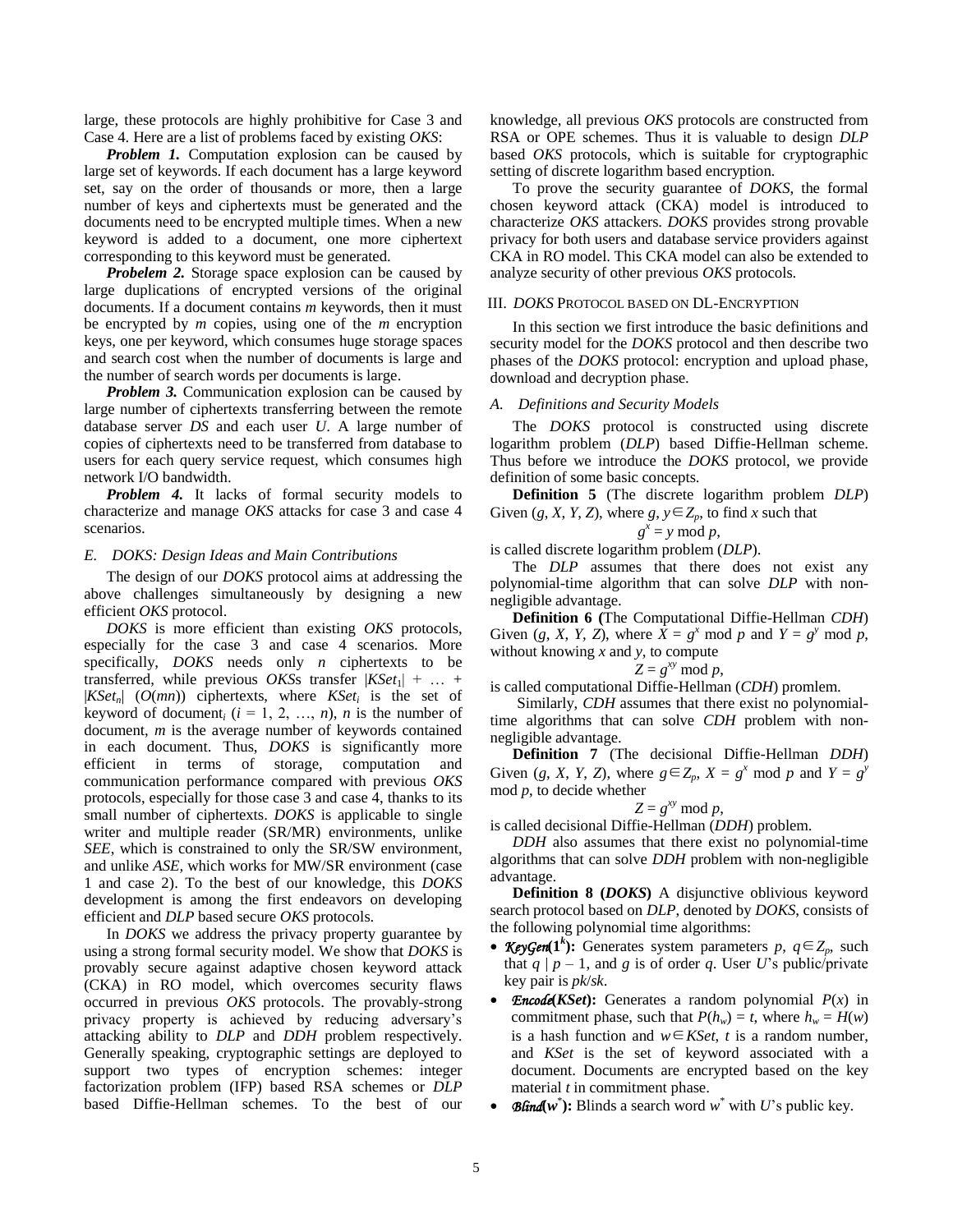- *Encrypt***(***Blind*(*w* \* )**):** Insert decryption key materials into *Blind*( $w^*$ ), and get  $c = Enc(\text{Bfind}(w^*), pk)$ .
- **Decryptic, sk**): Decrypts c with sk to get a decryption key according to  $w^*$ .
- *Decode***(***E***):** Based on *Decrypt*(*c*, *sk*), decodes data generated in commitment phase.

The *DOKS* protocol relies on the following steps to encrypt data before uploading it to the remote cloud storage and then to enable search over encrypted data by keywords:

- (1) The database server *S* encodes a set of keywords of each document to be a secret polynomial  $P(x)$ ; then the document is encrypted based on parameters of *P*(*x*).
- (2) *U* submits a search word *w* to search for documents containing *w*.
- (3) *U* initiates a blind key generation protocol and gets the decryption key.
- (4) If a document contains *w* as a keyword, *U* can decrypt the corresponding ciphertext.

We have mentioned that *DOKS* protocols are secure against CKA in RO model. It provides strong provable privacy of both users and database service providers. Below we define the chosen keyword attack (CKA) model.

**Definition 9 (CKA)** Given a *DOKS* protocol, *DOKS* = (*KeyGen*, *Encode*, *Blind*, *Encrypt*, *Decrypt*, *Decode*), and the set of public parameters generated by *KeyGen*, the model of chosen keyword attack (CKA) works as follows.

In the attack game, the adversary  $U'$  interacts with the simulator *Sim*, who simulates database server, through queries in RO model.

(1) *Sim* generates *n* strings  $E_1$ , ...,  $E_n$  in the commitment phase.

(2) *U*´ queries *Sim* with the search words, and *Sim* simulates the database server as in the real world.

(3) *Sim* generates a challenging ciphertext *E*.

(4) *U*´ and *Sim* repeat (2).

(5) At the end of the attack game, *U*´ outputs the plaintext *c* of ciphertext *E*.

 $U'$  wins the attack game if  $c$  is a valid plaintext of  $E$ . The advantage of an adversary is defined as the probability it wins the game. An adversary is said to be  $(\varepsilon, t, q_w)$ -attacker, if it has advantage at least  $\varepsilon$  in the above game, runs in time at most *t*, and make at most  $q_w$  hash queries, where  $\varepsilon \in [0, 1]$ is a real number.

**Definition 10 (CKA security)** An *OKS* scheme is said to be  $(\varepsilon, t, q_w)$ -secure in the sense of chosen keyword attack (CKA), if no  $(\varepsilon, t, q_w)$ -attacker exists.

## *B. DOKS Two Phase Protocol*

*DOKS* protocol is a two-phase protocol with upload phase and download phase. The upload phase is also called commit phase. The data owner (writer) will first encode and encrypt all the documents before uploading them to the cloud storage. A commitment processor (CP) is used to carry out this task by following the phase I of the protocol. The second phase is called download phase or transfer phase, in which a reader *U* who is authorized by the writer can query over the encrypted data hosted in the cloud database server by having a download processor (DP) sending blinded search word(s) to the remote database server *DS*. *U* can download and decrypts the matching ciphertexts. DP will carry out this task by following the phase II of the protocol, which gets decryption keys for particular documents obliviously from CP based on a blinded search word. DP also generates public/secret key pairs for user *U*.

Let  $D = \{ (w_{11}, w_{12}, ..., w_{1m}; c_1), ..., (w_{n1}, w_{n2}, ..., w_{nm};$  $c_n$ } denote the collection of *n* documents to be uploaded to the cloud database, where *m* is the rank of keyword field, *c<sup>i</sup>* is the data to be searched for, and  $w_{i1}$ ,  $w_{i2}$ , ...,  $w_{im}$  are the *m* keywords corresponding to  $c_i$  ( $1 \le i \le n$ ). Thus *D* contains a total of *mn* search words.

The concrete *DOKS* protocol works as follows:

*System public parameter (KeyGen):* Generate two large prime integers *p* and *q*, such that  $q | p-1$ .  $q \in Z_q^*$  is of order *q*. *G* is a pseudo-random generator.  $Y = g^{\mu}$  mod *p* is *U*'s *public* key, and  $\mu$  is *U*'s private key.

*Input:* CP:  $D = \{ (KSet_i; c_i) \}_{i \in [n]},$  where  $KSet_i = (w_{i1}, w_{i2},$ …,  $w_{im}$ ), and  $w_{ij}$  are not necessarily distinct  $(1 \le i \le n, 1 \le j \le n)$ *m*), [*n*] denotes the set {1, 2, …, *n*}; DP: a search word *w*.

*Output:* DP:  $c_i$ , if  $w \in KSet_i$ ; nothing otherwise.

## *(1) Upload and Data Encryption*

At Upload Phase (Commit Phase), CP encodes keywords, encrypts corresponding documents as ciphertexts and attaches some metadata (e.g., keywords, types, access models, etc), and commits ciphertext of documents and metadata to the cloud storage server. CP encodes documents as polynomials using a pseudorandom generator.

## *Commit Phase (Encode):*

The CP performs three tasks. First, CP chooses two random numbers  $r_i$ ,  $t_i \in Z_q^*$  for each document  $D_i = (w_{i1}, w_{i2},$  $..., w_{im}$ ;  $c_i$ ,  $i=1,...,n$ ; and then computes hash value  $H(w_{ii}) =$  $x_{ij}$ , then  $D_i$  is encoded to be a polynomial:

$$
P_i(x) = r_i \prod_{j=1}^m (x - x_{ij}) + t_i = \sum_{j=0}^m a_{ij} x^j.
$$

Therefore, each keyword is one root of  $P_i(x) - t_i = 0$ , and can be used as a token to generate the decryption key.

 Second, CP uses a pseudorandom function *G* to encrypt the document content  $(c_i||0^l)$  in an XOR way:

$$
E_i = G(T_i || i) \bigoplus c_i || 0^i),
$$

where  $T_i = g^{t_i} \mod p$ , || denotes concatenation,  $0^l$  is a *l*-bit string. The 0-sequence checks validity of the content *c<sup>i</sup>* .

 Third, CP uploads the ciphertexts of the documents, *E*1,  $E_2, \ldots, E_n$  to the cloud database server *DS*. Without knowing the key  $T_i$ , any adversary cannot get  $c_i$ .

## *(2) Data Download and Decryption*

At Download Phase (Transfer Phase), user *U* can get sensitive documents containing keyword *w*, without letting *DS* know what he is downloading.

 $U$  (DP) blinds *w* with his public key, *Blind*(*w*), and sends it to the server, who knows nothing about *w*.

DP generates *Enc*(*Blind*(*w*)) by inserting decryption key information into *Blind*(*w*).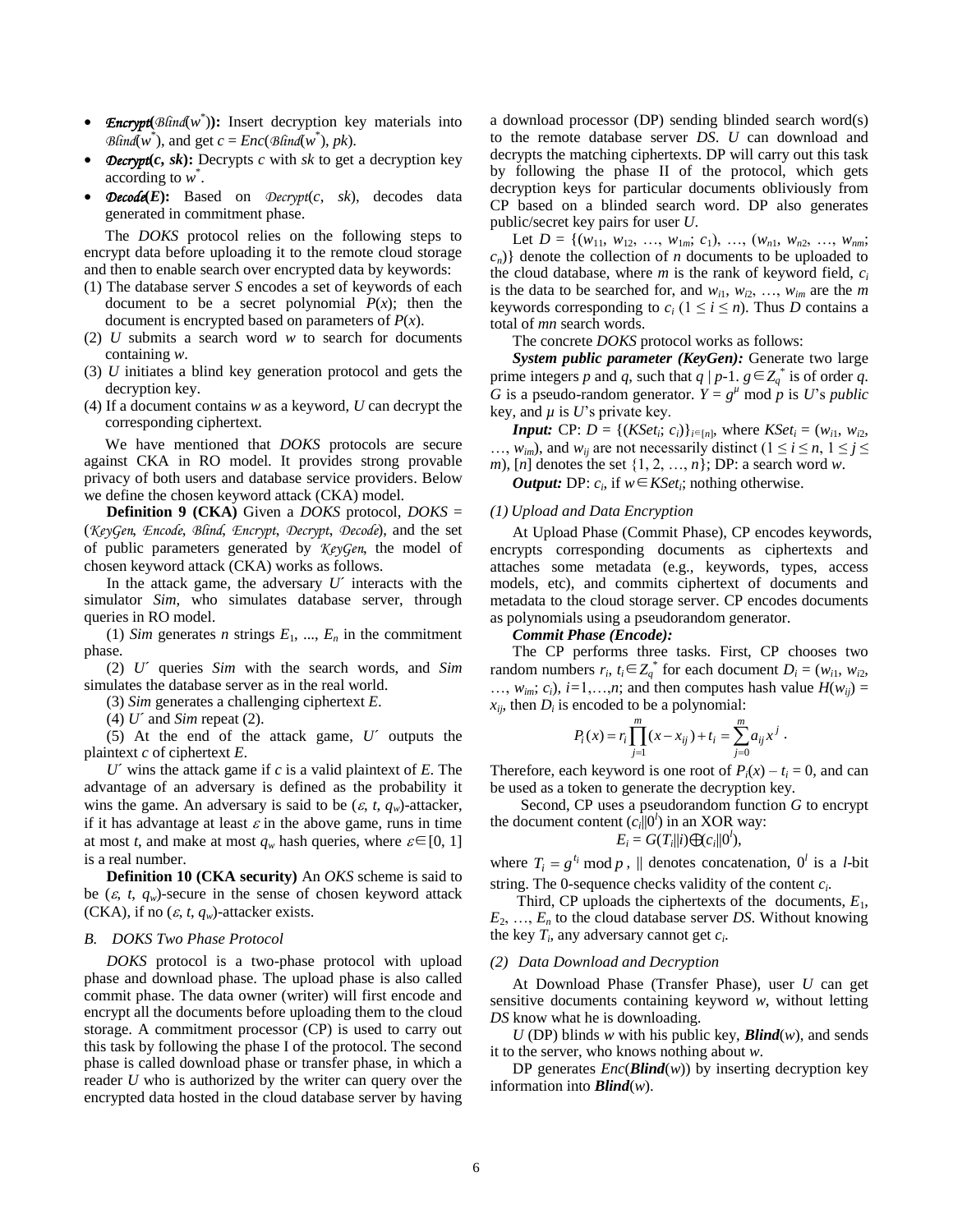On getting *Enc*(*Blind*(*w*)), Alice unblinds *Enc*(*Blind*(*w*)) and gets the corresponding key to *w*. Then Alice can decrypt documents what he wanted.

ElGamal encryption mechanism is used as the blinding function. The probabilistic encryption and homomorphism property of ElGamal scheme will be used to ensure semantic security for search word *w* in the following form:

$$
Enc = y^k g^{h_w} \bmod p,
$$

in which *k* is random and *y* is the public key of user *U*, and  $h_w = H(w)$ .

#### *Transfer phase:*

*U* wants to search for documents associating with a keyword set, *Kset*, containing the keyword *w*. He invokes *DP. DP* first computes  $h_w = H(w)$  and then carries out the search, download and decryption in the following 4 steps.

*Step 1 (Blind).* DP chooses *m* random integers  $k_j \in Z_q^*$  (1)  $\leq j \leq m$ , and computes

$$
K_j = g^{k_j} \bmod p, \ Enc_j = y^{k_j} g^{h_w^j} \bmod p.
$$

Then sends  $(K_1, Enc_1), \ldots, (K_m, Enc_m)$  to CP.

*Step 2 (Encrypt).* CP uses the homomorphism property of ElGamal encryption to compute

$$
Enc(P_i(h_w)) = g^{a_{i0}} \prod_{j=1}^{m} (Enc_j)^{a_{ij}} = y^{j=1} g^{P_i(h_w)} \mod p
$$

,

and computes  $A_{ij} = g^{a_{ij}} \mod p$ ,  $j = 0, 1, ..., m$ .

CP sends  $Enc(P_1(h_w))$ , ...,  $Enc(P_n(h_w))$  and  $A_{ij}$  (1 ≤ *i* ≤ *n*,  $0 \leq j \leq m$ ) to DP. This step aims at hiding statistical information on search words to ensure user access privacy.

*Step 3 (Decrypt).* DP has *U*'s private key  $\mu$  and knows  $k_j$ , *j*  $= 1, 2, ..., m$ , so it can use ElGamal decryption method to recover  $T_i' = g^{P_i(h_w)} \mod p$ ,  $i = 1, 2, ..., n$ .

*Step 4 (* $\Phi$ *ecode*). Initially, let *T* =  $\emptyset$ . For *i* = 1, 2, ..., *n*, *U* computes  $(a_i || b_i) = E_i \oplus G(T_i || i)$ .

If  $b_i = 0^i$ , then DP succeeds and adds  $(w, a_i)$  to *T*. Otherwise, DP outputs a failure message.

Finally, DP has  $T = Search(w)$  as the searching result, in which the keyword set of each document containing *w*.

#### IV. DOKS FEASIBILITY ANALYSIS

We have presented the design of *DOKS* protocol. One of the important developments of *DOKS* protocol is to formally prove its correctness, user security and database security. However, due to the space constraint, in this section we give an informal discussion on the *DOKS* feasibility analysis and we refer readers to our technical report [3] for further detail.

For correctness analysis, we want to prove that there is a high probability that *DOKS* will return accurate and complete set of the results of a keyword search. Suppose that there are *n* ciphertexts and *l* denote the number of zero in the 0-sequence which checks the validity of the decoding process in step 4. After running *DOKS* protocol, the probability that one can get the final searching result *Search*(*w*) is at least  $1-n2^{-l}$ .

Consider two cases: (i) If the search word *w* submitted by a user *U* is equal to a keyword belonging to the keyword set *KSet<sub>i</sub>*( $1 \le j \le m$ ), then *U* can get the correct key information and the correct decryption key for documents. (ii) In the case that the search word *w* is not equal to any keyword of the keyword set  $KSet_i (1 \leq j \leq m)$ , then the probability that *U* can get the correct decryption key for documents is no higher  $\lim_{t \to \infty} 2^{-l}$ .

In addition to correctness, we also need to formally prove that *DOKS* preserves desired user's security and database security.

To achieve User's security, *DOKS* protocol should prevent any adversary, including database server *S* from getting any useful information on the keyword hidden in the ciphertext. Concretely, in step 1 of *DOKS* protocol, if an adversary wants to distinguish two keywords, he will run into the problem of semantic security of ElGamal encryption scheme, which is intractable.

We next analyze the database's security in RO model by assuming that *DLP* is hard.

Suppose that there is a game between the simulator *Sim* and an adversary. *Sim* simulates the encryption ability of the server by encrypting keyword indexes and generating ciphertexts in RO model. Based on the intractability of *DLP*, it can prove that the probability that an adversary outputs the correct plaintext is negligible.

Based on the assumption of *DLP*, a malicious user cannot get any extra useful information on other documents in the proposed *DOKS* protocol. In fact, by assuming that *DLP* is hard, for a *DLP*-challenge instance, the ability of recovering other plaintext will be reduced to guess the output value of random oracle, which is negligible.

At Query Phase 1:

– *Sim* acts as *S* to "encode" keywords as polynomials;

– *U*´ submits a polynomial number of search words for querying;

– *Sim* trains *U*´'s attack ability by answering the queries correctly in RO model.

At Challenge Phase 2:

 $-U'$  is given a challenging ciphertext to extract plaintext indexed by a keywords set.

At Query Phase 3:

– *U*´ and *Sim* repeat Query Phase 1.

At Query Phase 4:

*U*´ outputs the plaintext of the challenging ciphertext in Phase 2.

Furthermore, based on the assumption that *DLP* is hard, the *U*´'s attack ability is reduced to guessing a random value, which is negligible.  $\Box$ 

Since a set of keywords is encoded into only one encryption key in *DOKS*, *DOKS* only needs to maintain *n* ciphertexts for the same dataset to be outsourced to a cloud storage, instead of generating and storing *mn* ciphertexts, which is expensive in terms of storage, computation and communication, especially when the number of keyword (*m*) and the number of ciphertexts (*n*) are large. Furthermore, users do not have to download, decrypt and verify *mn* ciphertexts. Therefore, even though the per encryption cost in *DOKS* is slightly higher than existing *OKS* protocols, with the reduction on the number of encryption/ decryptions needed from *mn* to *n*, *DOKS* protocol consumes significantly